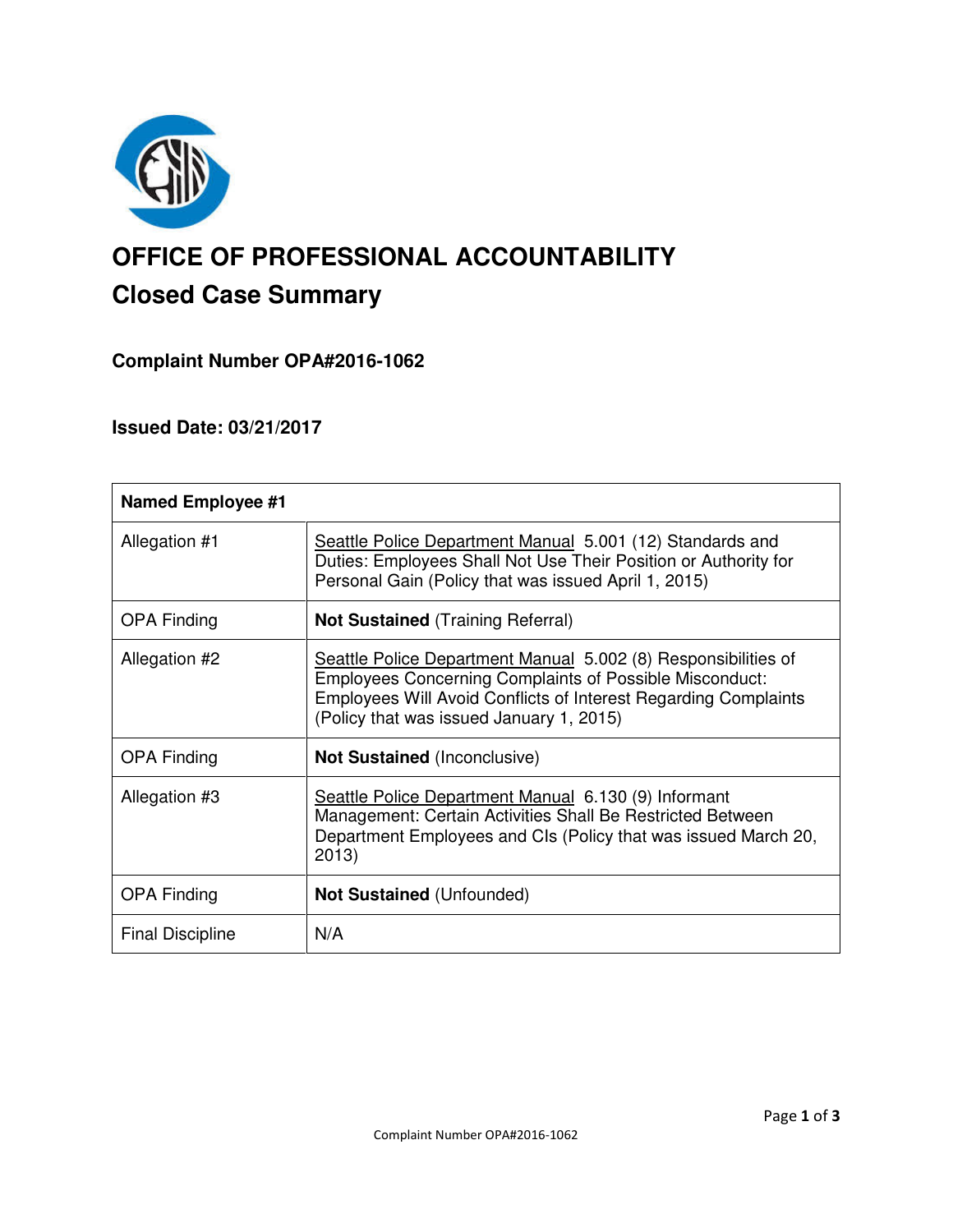| <b>Named Employee #2</b> |                                                                                                                                                                                                                            |
|--------------------------|----------------------------------------------------------------------------------------------------------------------------------------------------------------------------------------------------------------------------|
| Allegation #1            | Seattle Police Department Manual 5.002 (6) Responsibilities of<br><b>Employees Concerning Complaints of Possible Misconduct:</b><br>Employees Must Otherwise Report Misconduct (Policy that was<br>issued January 1, 2015) |
| <b>OPA Finding</b>       | <b>Not Sustained (Unfounded)</b>                                                                                                                                                                                           |
| <b>Final Discipline</b>  | N/A                                                                                                                                                                                                                        |

## **INCIDENT SYNOPSIS**

The complainant contacted SPD Communications regarding information he learned about Named Employee #1.

# **COMPLAINT**

The complainant alleged the Named Employee may have violated policy when engaging in a relationship with the subject, an alleged SPD Confidential Informant (CI). An Unknown Employee (Named Employee #2) was added by OPA for not reporting misconduct.

## **INVESTIGATION**

The OPA investigation included the following actions:

- 1. Review of the complaint
- 2. Review of In-Car Videos (ICV)
- 3. Search for and review of all relevant records and other evidence
- 4. Interviews of SPD employees

## **ANALYSIS AND CONCLUSION**

It appeared from the evidence that approximately 16 months passed between when Named Employee #1 met the subject the night of her arrest and when he began a romantic relationship with her. Given the length of time between the two events and the lack of any evidence Named Employee #1 converted his access to her as a criminal suspect into a romantic relationship, the OPA Director found there was not a preponderance of evidence to prove this allegation. Nonetheless, the Named Employee displayed extremely poor judgment in conducting an ongoing relationship with the subject given the circumstances under which he met her and her ongoing activities known to him. Beginning a romantic relationship also placed Named Employee #1 and the Department in a potentially compromising and embarrassing situation.